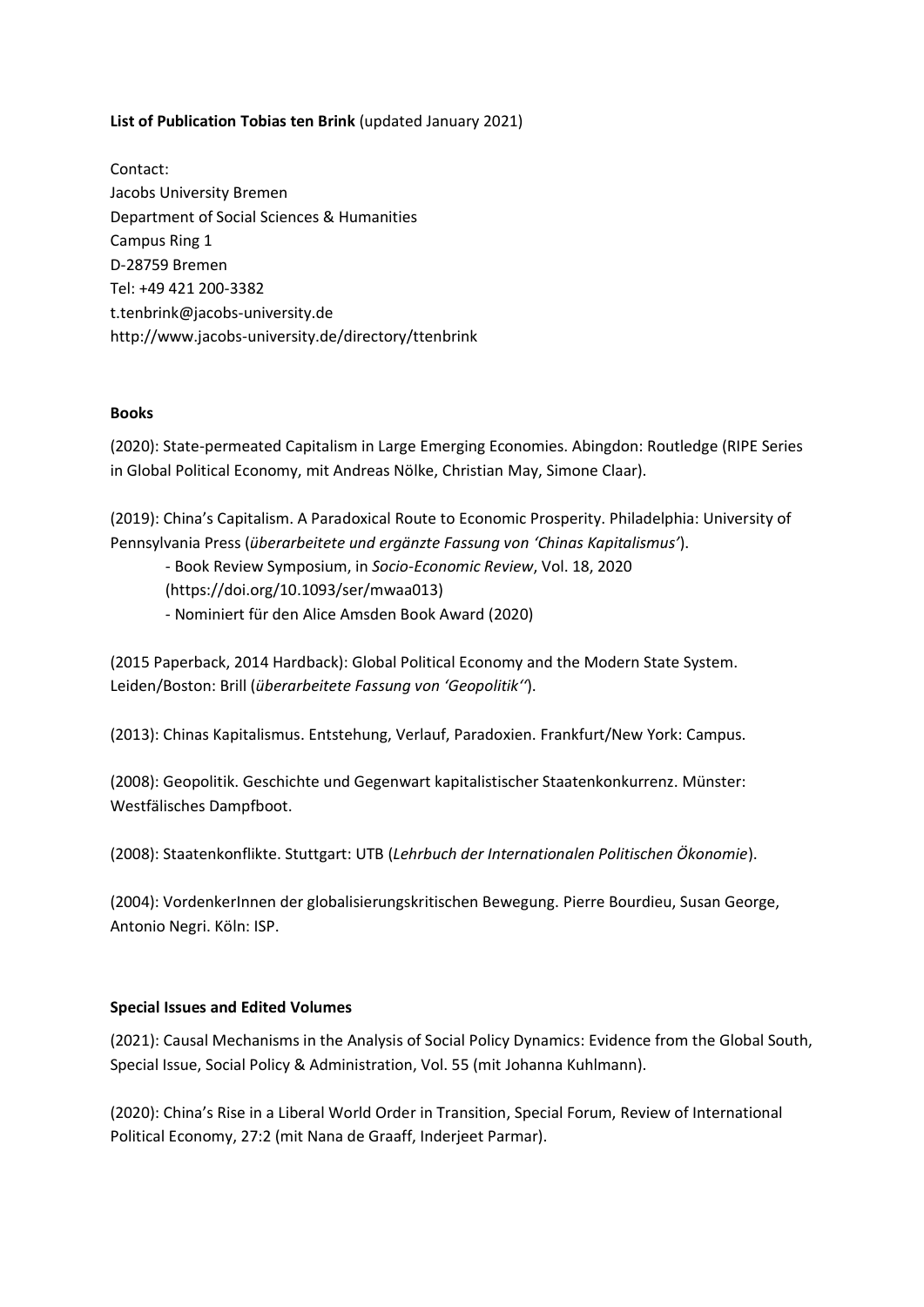(2018): International Perspectives on Chinese Social Policy, Special Issue, Journal of Chinese Governance, 4:4 (mit Tao Liu).

(2013): Staatskapitalismus, Sonderheft, dms - der moderne staat, 6:1 (mit A. Nölke).

(2011): Globale Rivalitäten. Staat und Staatensystem im globalen Kapitalismus, T. ten Brink (Hrsg.), Stuttgart: Franz Steiner Verlag.

(2008): Theodor W. Adorno: Philosophische Elemente einer Theorie der Gesellschaft, Nachgelassene Schriften, Abteilung IV, Band 12, T. ten Brink und M. Nogueira (Hrsg.), Frankfurt: Suhrkamp (*Englische Ausgabe*: *Adorno's posthumous writings, Philosophical Elements of a Theory of Society, Polity 2019).*

(2007): Kapitalismus Reloaded. C. Kaindl, C. Lieber, O. Nachtwey, R. Rilling and T. ten Brink (Hrsg.), Hamburg: VSA.

## **Articles** (peer reviewed)

(2021): Technology Transfer Models for Knowledge-Based Regional Development: New R&D Institutes in Guangdong, China. Science and Public Policy, Vol. 48 (mit Marcus Conlé, Wei Zhao).

(2020): Varieties of Contestation: China's Rise and the Liberal Trade Order. Review of International Political Economy, 27:2, 258-280 (mit Clara Weinhardt).

(2020): China's Rise in a Liberal World Order in Transition. Review of International Political Economy, 27:2, 191-207 (mit N. de Graaff, I. Parmar).

(2020): Technology Transfer Models for Knowledge-Based Regional Development: New R&D Institutes in Guangdong, China. Science and Public Policy, 48 (mit Marcus Conlé and Wei Zhao), [https://doi.org/10.1093/scipol/scaa063.](https://doi.org/10.1093/scipol/scaa063)

(2019): Public-Private Coordination in Large Emerging Economies: The Case of Brazil, India and China. Contemporary Politics, 25:3, 276-291 (mit C. May, A. Nölke).

(2018): International Comparative Perspectives on Social Policy in China. Journal of Chinese Governance, 4:4, [doi.org/10.1080/23812346.2018.1519323](http://doi.org/10.1080/23812346.2018.1519323) (mit T. Liu).

(2018): Domestic Market Growth and Local State Support in the Upgrading of China's LED Lighting Industry. Global Networks, 18:2, 285-306 (mit Florian Butollo).

(2017): Synthesizing Disparate Ideas: How a Chinese Model of Social Assistance Was Forged. Global Social Policy, 17:3, 307-327 (mit T. Liu and Lutz Leisering).

(2016): The End of the Long Boom? A Comparative Institutional Analysis of Long-Term Growth in China. Asia Review, 6:1, 195-223 (Koreanische Übersetzung).

(2016): The Development of the Chinese Photovoltaic Industry: An Advancing Role for the Central State? Journal of Contemporary China, 25:99, 453-466 (mit Laura Gruss).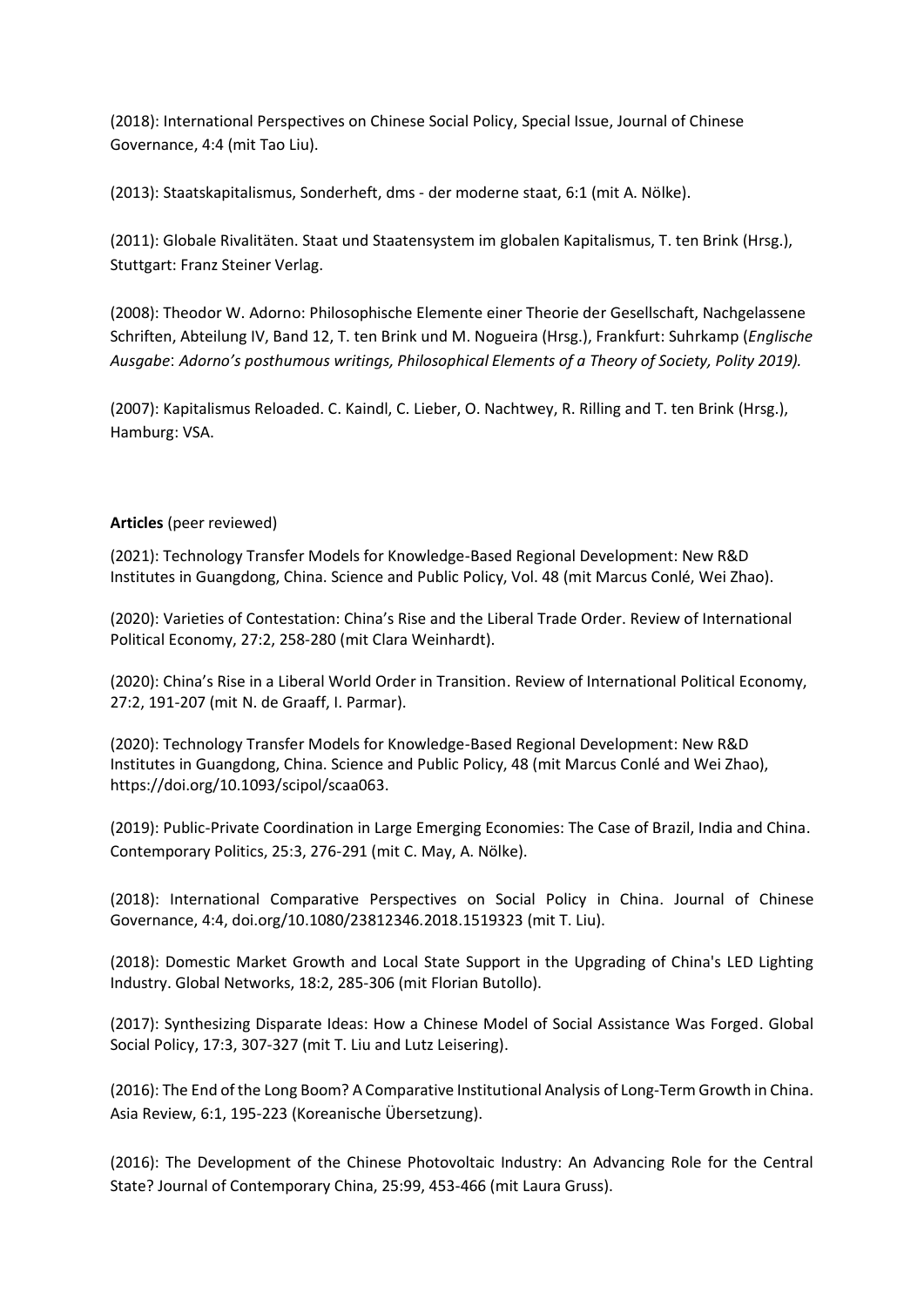(2015): Domestic Structures, Foreign Economic Policies and Global Economic Order: Implications from the Rise of Large Emerging Economies. European Journal of International Relations, 21:3 538– 567 (mit S. Claar, A. Nölke, C. May).

(2015): Chinese Firms 'Going Global': Recent OFDI Trends, Policy Support, and International Implications. International Politics, 52:6, 666-683.

(2015): Economic Analysis in Critical Theory: The Impact of Friedrich Pollock's State Capitalism Concept. Constellations, 23:3, 333-340.

(2015): Bildet sich in den Schwellenländern eine neue Form des Kapitalismus heraus? Implikationen für die Weltwirtschaftsordnung. Zeitschrift für Politikwissenschaft, 25:1, 89-97 (mit S. Claar, A. Nölke, C. May).

(2014): L'ascension du capitalisme chinois: l'interdépendance n'empêche pas les tensions. Critique Internationale. Revue comparative de sciences sociales, 63 (avril-juin), 113-130.

(2014): Institutionelle Determinanten des Aufstiegs großer Schwellenländer. Eine globalpolitökonomische Erweiterung der Vergleichenden Kapitalismusforschung. Politische Vierteljahresschrift, Sonderheft 48: Entwicklungstheorien, 67-94 (mit A. Nölke, C. May).

(2014): The Challenges of China's Non-liberal Capitalism for the Liberal Global Economic Order. Harvard Asia Quarterly, 16:2, 36-44.

(2013): Rebalancing China's Emergent Capitalism: State Power, Economic Liberalization and Social Upgrading. Journal of Current Chinese Affairs, 42:4, 3-16 (mit Boy Lüthje, Christopher McNally).

(2013): Paradoxes of Prosperity in China's New Capitalism. Journal of Current Chinese Affairs, 42:4, 17- 44.

(2013): Staatskapitalismus 3.0. dms - der moderne staat, 6:1, 21-32 (mit A. Nölke).

(2013): Staatskapitalismus und die Theorie der verwalteten Welt. Friedrich Pollock und die Folgen. Westend. Neue Zeitschrift für Sozialforschung, 10:2, 128-136.

(2013): Wirtschaftsregulierung in China. Möglichkeiten und Grenzen staatlicher Steuerungskapazitäten in einem nicht-liberalen Kapitalismus. dms - der moderne staat, 6:1, 65-84.

(2012): Konfliktbeladene Abhängigkeiten. Wie der chinesische Aufstieg weltwirtschaftliche Kräftekonstellationen verändert. Zeitschrift für Außen- und Sicherheitspolitik, 5:4, 625-643.

(2012): Challenging the Atomization of Discontent. Patterns of Migrant-Worker Protest in China during the Series of Strikes in 2010. Critical Asian Studies, 44:3, 419-440 (mit F. Butollo).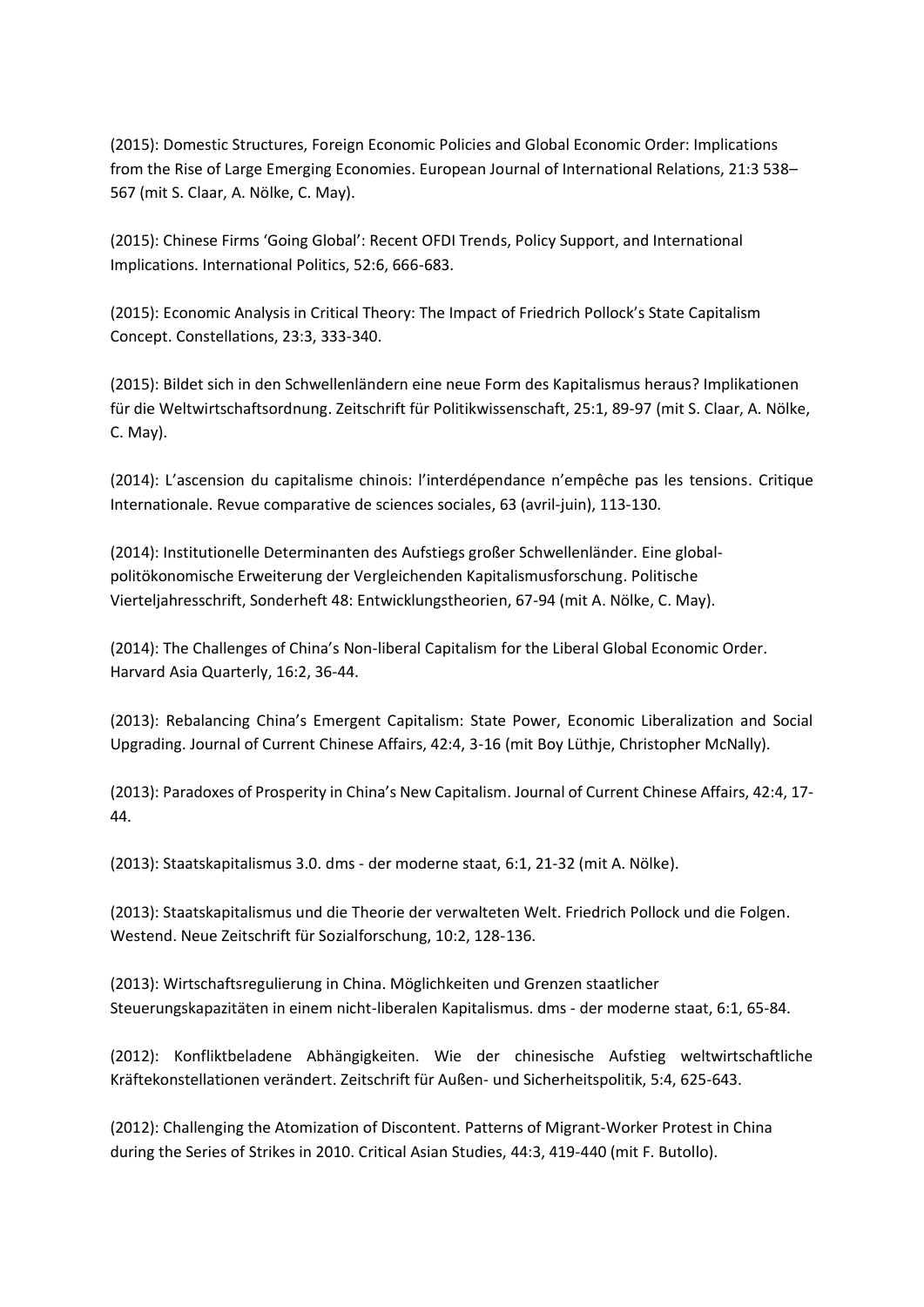(2012): Wiedergewinnung des Gleichgewichts? Sozio-ökonomische Dynamiken im neuen chinesischen Kapitalismus. Leviathan, 40:2, 202-222.

(2012): Perspectives on the Development of the Private Business Sector in China. China – An International Journal, 10:3, 1-19.

(2012): Überlegungen zum Verhältnis von Kapitalismus und Staatenkonkurrenz. Zeitschrift für Außenund Sicherheitspolitik, 5:1, 97-116.

(2012): Kontinuität und Wandel: China in der westlichen Chinaforschung. Geographische Revue, 14:2, 36-52.

(2010): Der Aufstieg Chinas und die neuen Kräftekonstellationen in Ostasien. Prokla, 40:4, 567-583.

(2008): Lost in Transition. The World Market Debate in the 1970s, in: Historical Materialism, 16:1, 37- 70 (mit Oliver Nachtwey; Spanische Übersetzung: Kan, J.; Jaquenod, A. M.; Pascual, R. F. (eds.) (2020): Entre lo global y lo internacional. Buenos Aires: Teseo Press, 101-149).

(2008): 60 Jahre NATO. Zur Gegenwart der Geopolitik. Prokla, 38:4, 635-645.

(2007): Harmonische "Weltgesellschaft"? Internationale politische Institutionen und die Restrukturierung kapitalistischer Herrschaftsverhältnisse. Prokla, 37:2, 119-216.

## **MPIfG Papers** (peer reviewed)

(2011): Kooperation oder Konfrontation? Der Aufstieg Chinas in der globalen politischen Ökonomie. MPIfG Working Paper 11/7, Max-Planck-Institut für Gesellschaftsforschung, Köln.

(2011): Institutional Change in Market-Liberal State Capitalism: An Integrative Perspective on the Development of the Private Business Sector in China. MPIfG Discussion Paper 11/2, Max-Planck-Institut für Gesellschaftsforschung, Köln.

(2010): Strukturmerkmale des chinesischen Kapitalismus. MPIfG Discussion Paper 10/1, Max-Planck-Institut für Gesellschaftsforschung, Köln.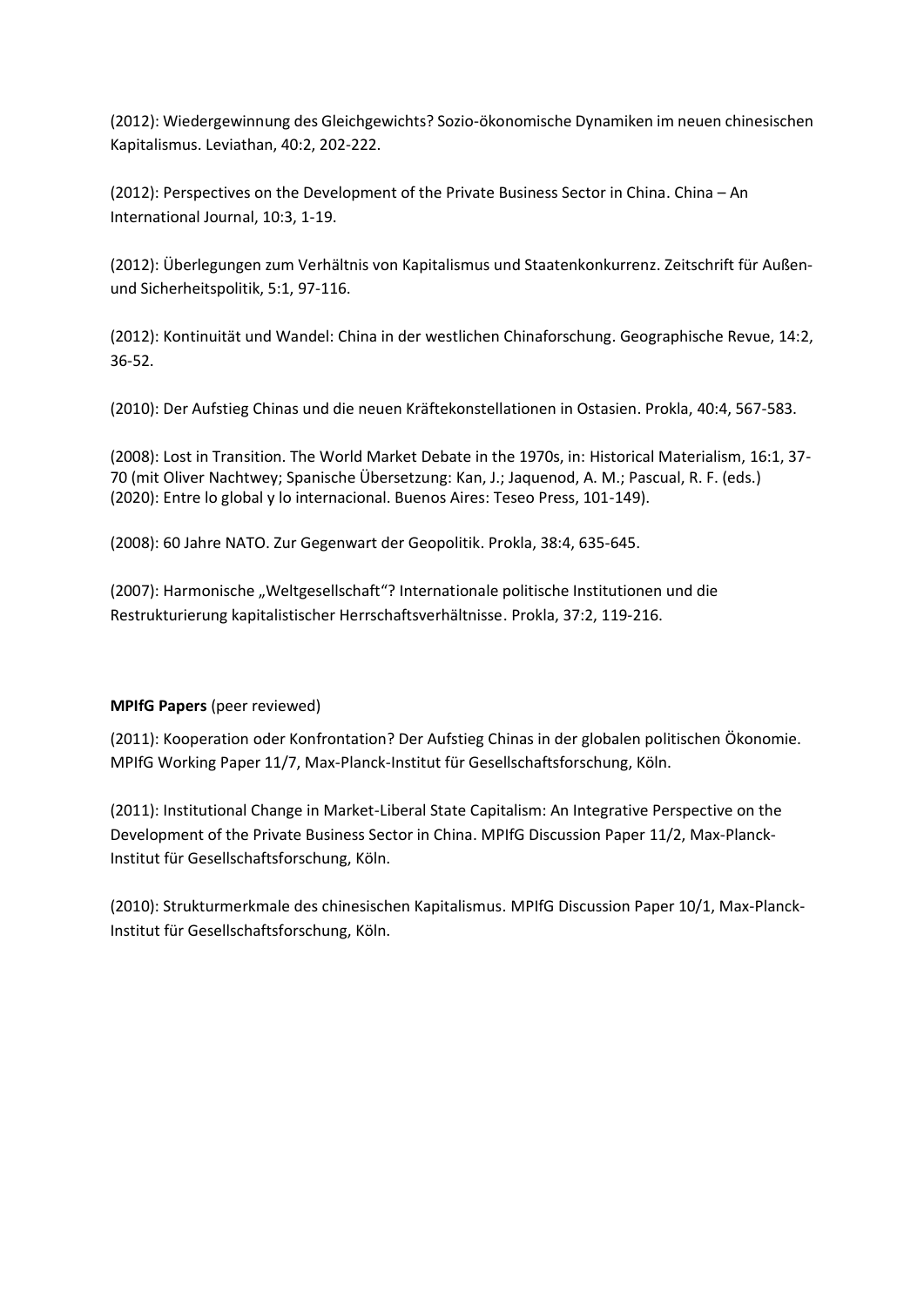#### **Book Chapters and Papers**

(i.E.): China's State-permeated Capitalism: A Global Political Economy Perspective. In: Miller, O. (ed.): State Capitalism and Development in East Asia: From the 1930s to the Age of Neoliberalism, Leiden/Boston: Brill.

(2021): The introduction of pension, accident and health insurance in urban China. In: Nullmeier, F., Kuhlmann, J. (eds.): Causal mechanisms in the development of social insurance institutions, Basingstoke: Palgrave Macmillan (mit A. Müller, T. Liu).

(2020): Policy Experimentation, Top-leader Intervention, and Elite Cooperation: Causal Mechanisms in the Making of China's Social Insurance System. SOCIUM CRC 1342 Working Paper Series, University of Bremen (mit A. Müller, T. Liu).

(2018): A Comparative Analysis of Long-Term Growth in China. In: Lim, H.-C., Pieterse, J. N., Hwang, S.-M. (ed.): Capitalism and Capitalisms in Asia, Seoul: Seoul National University Press, 265-293.

(2016): Blinde Flecken. Zur makrosoziologischen Analyse nicht-liberaler Kapitalismen im globalen Süden. In: H. Bude, P. Staab (Hg.): Kapitalismus und Ungleichheit, Frankfurt/New York: Campus, 45- 62 (*weitere Herausgabe: Bundeszentrale für politische Bildung, 2017*).

(2015): Kapitalismus und Staatenkonkurrenz. In: Thomas Kirchhoff (ed.): Konkurrenz. Historische, strukturelle und normative Perspektiven, Bielefeld: Transcript, 93-116.

(2014): Strained Dependencies. How the Rise of China's New Elites Is Changing Global Economic Power Constellations. Paper presented at the International Studies Association (ISA) Annual Convention, Toronto, 26.-29.03.2014.

(2014): The Importance of Domestic Markets in Explaining Growth Dynamics in Large Emerging Economies. Paper presented at SASE Conference, University of Chicago, 9.-11.07.2014 (mit C. May).

(2014): Strukturelle Dilemmata des langen Wirtschaftsaufschwungs in China. In: A. Nölke, C. May, S. Claar (eds): Der Aufstieg der großen Schwellenländer in der Weltwirtschaft. Ein Handbuch. Wiesbaden: VS-Verlag, 111-124.

(2014): Interessenvermittlung im chinesischen System der Arbeitsbeziehungen. In: H. Heinelt (ed.): Modernes Regieren in China. Baden-Baden: Nomos, 159-182.

(2014): Unternehmen und Unternehmertum in China. In: D. Fischer, C. Müller-Hofstede (eds): Länderbericht China. Bonn: Bundeszentrale für politische Bildung, 681-702.

(2013): The Rise of Large Emerging Economies: Is a State Capitalist Consensus Replacing the Washington Consensus? Paper presented at the International Studies Association (ISA) Annual Convention, San Francisco, 3.-6.04.2013 (mit A. Nölke, S. Claar, C. May).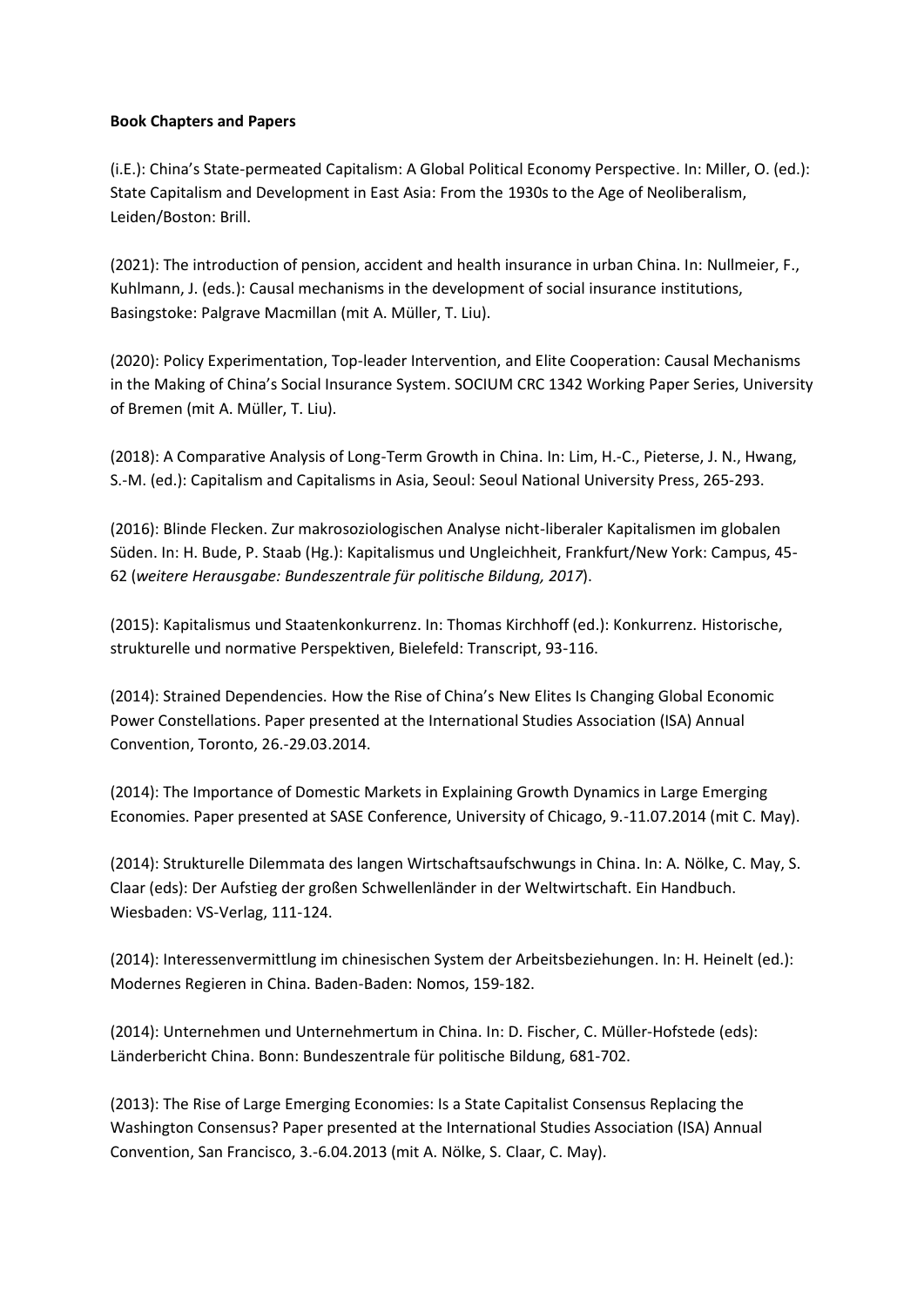(2012): Globalization, misrecognition, and "terrorist" violence. In: H. Tigroudja, L. Hennnebel (eds): Balancing Liberty and Security: The Human Rights Pendulum. Den Haag: Wolf Legal Publishers, 241- 256 (mit T. Lindemann).

(2012): The Rise of China and New Power Constellations in Asia. In: Li Qinggui, Wang Wen (eds.): Emerging Powers and Global Governance. Beijing: Contemporary World Publishing House, 84-86 (Chinesische Übersetzung).

(2011): Die fortwährende Bedeutung von Staat und Staatensystem im globalen Kapitalismus. In: T. ten Brink (ed.): Globale Rivalitäten. Staat und Staatensystem im globalen Kapitalismus, Stuttgart: Franz Steiner Verlag, 9-26 .

(2011): Kooperation und Konflikt. Die Staatenordnung Ostasiens im Spiegel des chinesischen Aufstiegs. In: T. ten Brink (ed.): Globale Rivalitäten. Staat und Staatensystem im globalen Kapitalismus, Stuttgart: Franz Steiner Verlag, 163-181.

(2011): Geopolitische Kriegstheorien. Über den Zusammenhang von Weltwirtschaft und Geopolitik in neueren politökonomischen Ansätzen. In: T. Jäger, R. Beckmann (eds): Handbuch Kriegstheorien, Wiesbaden: VS-Verlag, 63-71.

(2011): Patterns of Distinctive Institutional Change in Chinese Capitalism. In: W. Pascha, C. Storz , M. Taube (eds): Institutional Variety in East Asia: Formal and Informal Patterns of Coordination. Cheltenham/Northampton: Edward Elgar, 200-221.

(2011): Der Wandel politischer Intervention in China. Papier for conference "Der Wandel politischer Intervention" of DVPW section "Politische Ökonomie", University of Bamberg, 15./16.09.2011.

(2010): Chinas neuer Kapitalismus: Wachstum ohne Ende? Aus Politik und Zeitgeschichte, 39, 9-15.

(2010): Capitalism and Socialism: Reflections on an ambivalent pair of concepts. In: Central Compilation and Translation Bureau of the Central Committee of the Communist Party of China (Hg.): The Discussion of Socialism from the International Angle, Beijing (Chinesische Übersetzung).

(2010): Characteristics of Chinese Capitalism. Paper presented at the SASE Conference, Temple University, Philadelphia.

(2010): Karl Korsch. In: R. Voigt, U. Weiß (Hg.), Handbuch Staatsdenker, Stuttgart: Franz Steiner Verlag, 215-217.

(2010): Der Aufstieg Chinas und neue Kräftekonstellationen in Ostasien. Paper, DVPW-Sektion "Politische Ökonomie", ETH Zürich.

(2009): Kapitalismus und Geopolitik. Umrisse eines analytischen Untersuchungsrahmens. Paper Konferenz "Kapitalismustheorien" der ÖGPW und DVPW, Sektion Politik und Ökonomie, Wien.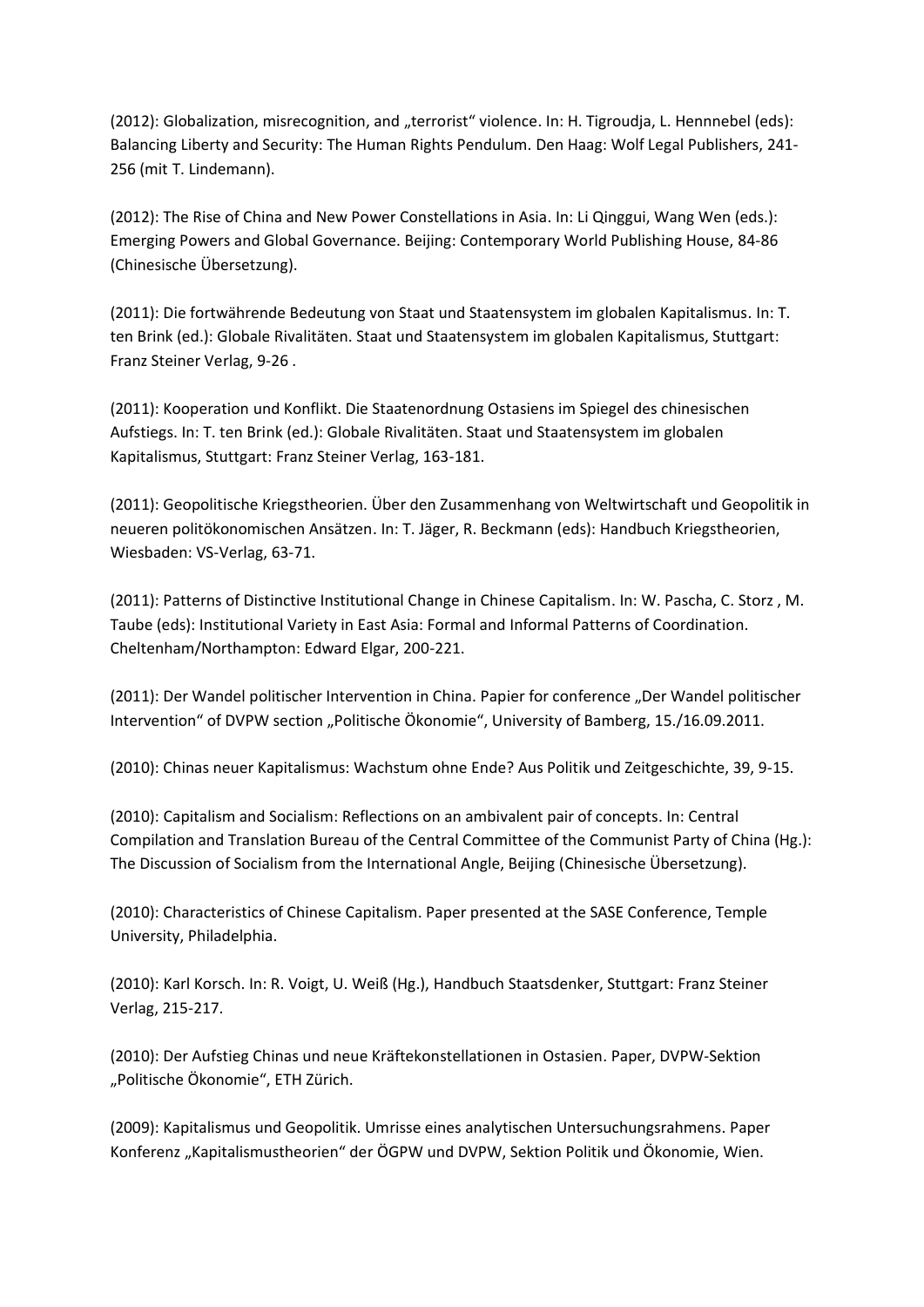## **Transfer** (selection)

(2021): Das chinesische Wirtschaftsmodell im Wandel: Ursachen und internationale Folgen, Bundeszentrale für Politische Bildung, bpb Online-Dossier "China"

(2017): TV-Interview "China kommt nach Europa", Buten un Binnen, 20.9.2017

(2015): Interview zu internationalen Implikationen des chinesischen Aufstiegs, Deutschlandradio Kultur, 18.8.2015

(2015): Alles "Made in China" – Forscher nehmen Chinas Wirtschaftswunder unter die Lupe. GEOMAX, MaxPlanckForschung, Ausgabe 21.

(2011): The Short March to Capitalism. MaxPlanckResearch, 4/2011, 86-93 (MPIfG Jahrbuch 2013- 2014; Autorin B. Fenzel).

(2011): Schwerpunkt China. MPIfG Gesellschaftsforschung, 2/2011, 5-10.

(2010): Merkmale des chinesischen Staatskapitalismus (Autor F. Knauß). Handelsblatt, 22.3.2010.

## **Other Publications and Reviews** (selection)

(2019): Die Leidenschaft der Freiheit. Zum Gedenken an Ulrich Rödel, 1943-2019, in: WestEnd. Neue Zeitschrift für Sozialforschung 16:2, 221-224 (mit Martin Saar).

(2017): State Capitalism: How the Return of Statism is Transforming the World. Book Review, in: Global Policy, [https://www.globalpolicyjournal.com/blog/14/02/2017/book-review-state-capitalism-how](https://www.globalpolicyjournal.com/blog/14/02/2017/book-review-state-capitalism-how-return-statism-transforming-world)[return-statism-transforming-world.](https://www.globalpolicyjournal.com/blog/14/02/2017/book-review-state-capitalism-how-return-statism-transforming-world)

(2016): Chinese Workers in Comparative Perspective. Book Review, in: The China Journal, 75, 176-178.

(2015): The End of Cheap Labour? Industrial Transformation and Social Upgrading in China. Book Review, in: The China Quarterly, 222, 556-557.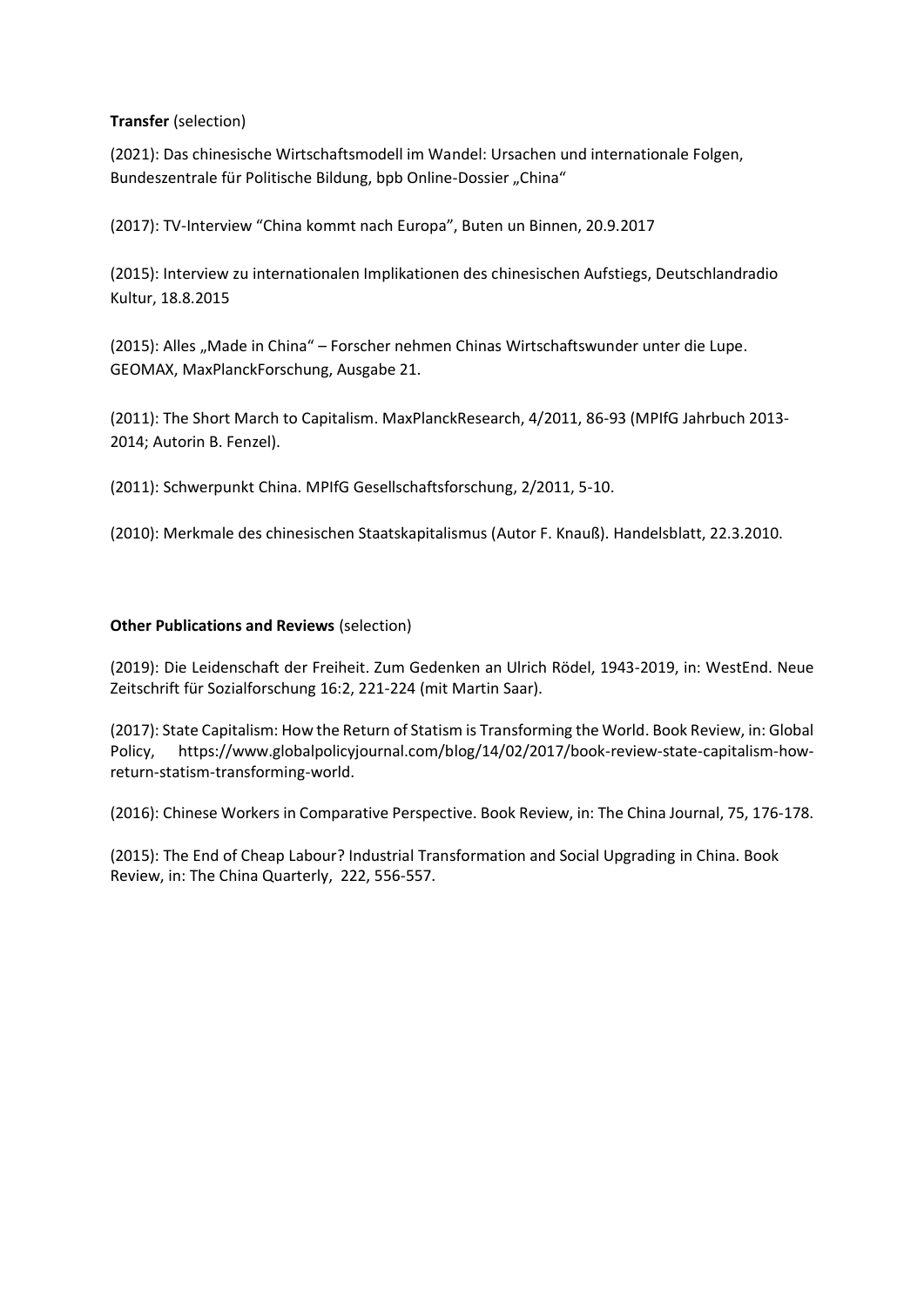### **Talks Tobias ten Brink** (selection)

(2020): SASE "Author-meets-Critics Panel: State-Permeated Capitalism in Large Emerging Economies", SASE Conference, online, 20.07.20.

(2020): Chinas Kapitalismus. Entstehung. Verlauf, Paradoxien. Universität Zürich, 13.6.2020.

(2019): Policy Experimentation, Top-Leader Intervention, and Elite Cooperation: Causal Mechanisms in the Making of China's Social Insurance System, Konferenz "Causal Mechanisms in the Analysis of Social Policy Dynamics", SFB 1342, Universität Bremen, 08.11.2019 (mit A. Müller, T. Liu).

(2019): SASE 2019 "Author-meets-Critics Panel" on "China's Capitalism. A Paradoxical Route to Economic Prosperity" (by Tobias ten Brink). Critics: Robert Boyer, Nana de Graaff, Gary Herrigel, Hofung Hung, Kathryn Ibata-Arens, 27.09.2019, SASE Conference, The New School, New York.

(2019): Providing Innovation Services for Technological Leadership? Innovation Platforms in Guangdong, China, SASE Conference, 27.09.2019, The New School, New York (mit M. Conlé, C. Storz, W. Zhao).

(2019) New R&D Institutes in Guangdong, China: Towards Knowledge-based Regional Development, Paper for DRUID19, Copenhagen Business School, Copenhagen, 20.06.2019 (mit Zhao Wei, Marcus Conlé).

(2018): Global Social Policy Dynamics: A Research Agenda, Keynote presentation at the 14th International Forum on Social Security, organized by International Labour Organization & China Association of Social Security, Dalian, 15.09.2018.

(2018): Adaptation and Resistance: China's Rise and the 21st Century Liberal World Order, 12th Annual China Goes Global Conference, East China Normal University, Shanghai, 19.05.2018.

(2018): Public-Private Collaboration in China: Effects and Mechanisms, Paper presented at SASE Conference, Kyoto, 23.06.2018. (mit C. Storz, N. Zou).

(2018): Global Social Policy Dynamics and Social Protection in China, Conference "Expanding Social Policy in China", Columbia University, New York, 21.03.2018

(2017): China and the Global Trading System: Domestic Interests and the Adaptability of WTO Rules, BIGSSS Colloquium, Universität Bremen, 12.06.2017 (mit C. Weinhardt).

(2017): Why is China's Economy Still Thriving? Understanding Long-Term Growth in the People's Republic, 2000-2016, Paper presented at SASE Conference, University of Lyon, 30.6.2017.

(2016): Productive Corruption? Mechanisms of Coordination and State Permeation in Large Emerging Economies, DGS-Sektionstagung Wirtschaftssoziologie, Universität Göttingen, 18.03.2016 (mit C. May).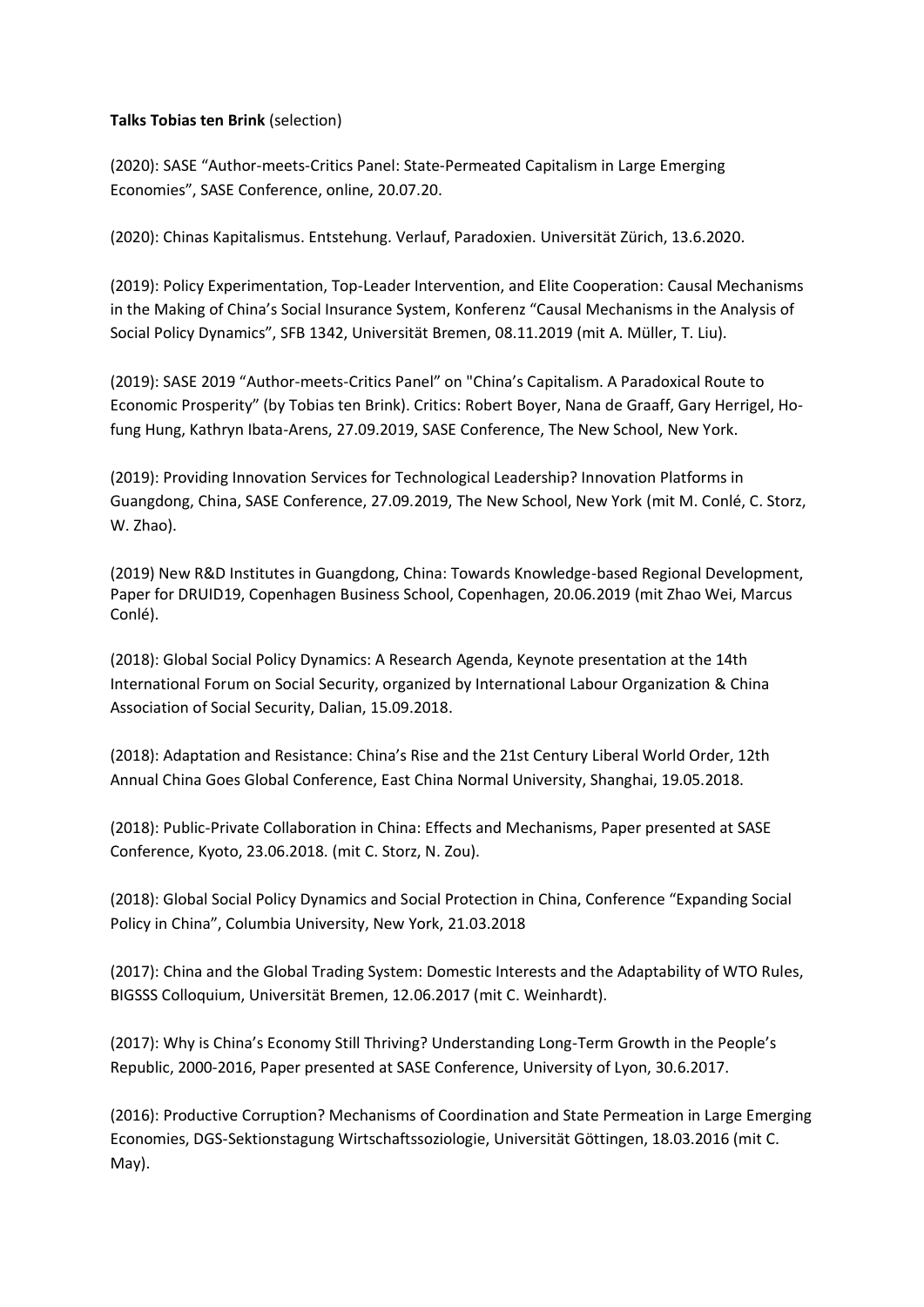(2016) A New Upgrading Paradigm? Public Innovation Policy and Domestic Demand as Upgrading Drivers in Strategic Emerging Industries, Keynote for the "International Conference on Innovationdriven Development" organized by University of Chicago and Sun Yat-sen University, Guangzhou, 13.6.2016 (mit F. Butollo).

(2015): China, Indien und die globale Wirtschaftsordnung. Ein Vergleich von Regulierungspräferenzen in den Feldern Kapitalfreiheit und Investitionen, DVPW-Kongress, Universität Duisburg-Essen, 22.9.2014.

(2015): Reflections on the Contemporary German Political System (Ringvorlesung "How Does Germany Work?", Universität Witten/Herdecke, 10.11.2015.

(2015): China und der globale Kapitalismus im 21. Jahrhundert, Keynote presentation, "Varianten des Kapitalismus - Der atlantische Raum und Asien". Forschungskolleg Humanwissenschaften der Goethe-Universität Frankfurt, 26.6.2015.

(2015): Socio-Economic Development, Innovation Capacity, and the State. A Comparison of Strategic Emerging Industries in China, Ruhr-Universität Bochum, 4.2.2015.

(2014): Sozialistische Marktwirtschaft, Entwicklungsstaat oder Wirtschaftsmodell neuen Typs? Zur Analyse des sozioökonomischen Modells Chinas, Diskussionsveranstaltung der Botschaft der Bundesrepublik Deutschland, Beijing, 9.12.14.

(2014): Der Aufstieg großer Schwellenländer und die globale politische Ökonomie. Vom internationalen zum intertemporalen Vergleich wirtschaftlicher Institutionen, Institut für Sozialforschung. 7.7.2014, (mit S. Claar, A. Nölke, C. May).

(2014): International Implications of the Rise of State-permeated Capitalisms, Keynote for SASE Presidential Panel, SASE Conference, University of Chicago, 10.7.2014 (mit A. Nölke, C. May).

(2014): The Importance of Domestic Markets in Explaining Growth Dynamics in Large Emerging Economies, Paper presented at SASE Conference, University of Chicago, 9.7.2014 (mit C. May).

(2014): State-Permeated Capitalism in India and China: A Global Political Economy Perspective, Politics Talk, New School for Social Research, New York, 15.4.2014.

(2014): Strained Dependencies. How the Rise of China's New Elites Is Changing Global Economic Power Constellations, International Studies Association (ISA) Annual Convention, Toronto, 26.3.2014.

(2013): Paradoxes of Prosperity in China's New Capitalism, SASE Conference "States in Crises", University of Milan, 28.6.2013.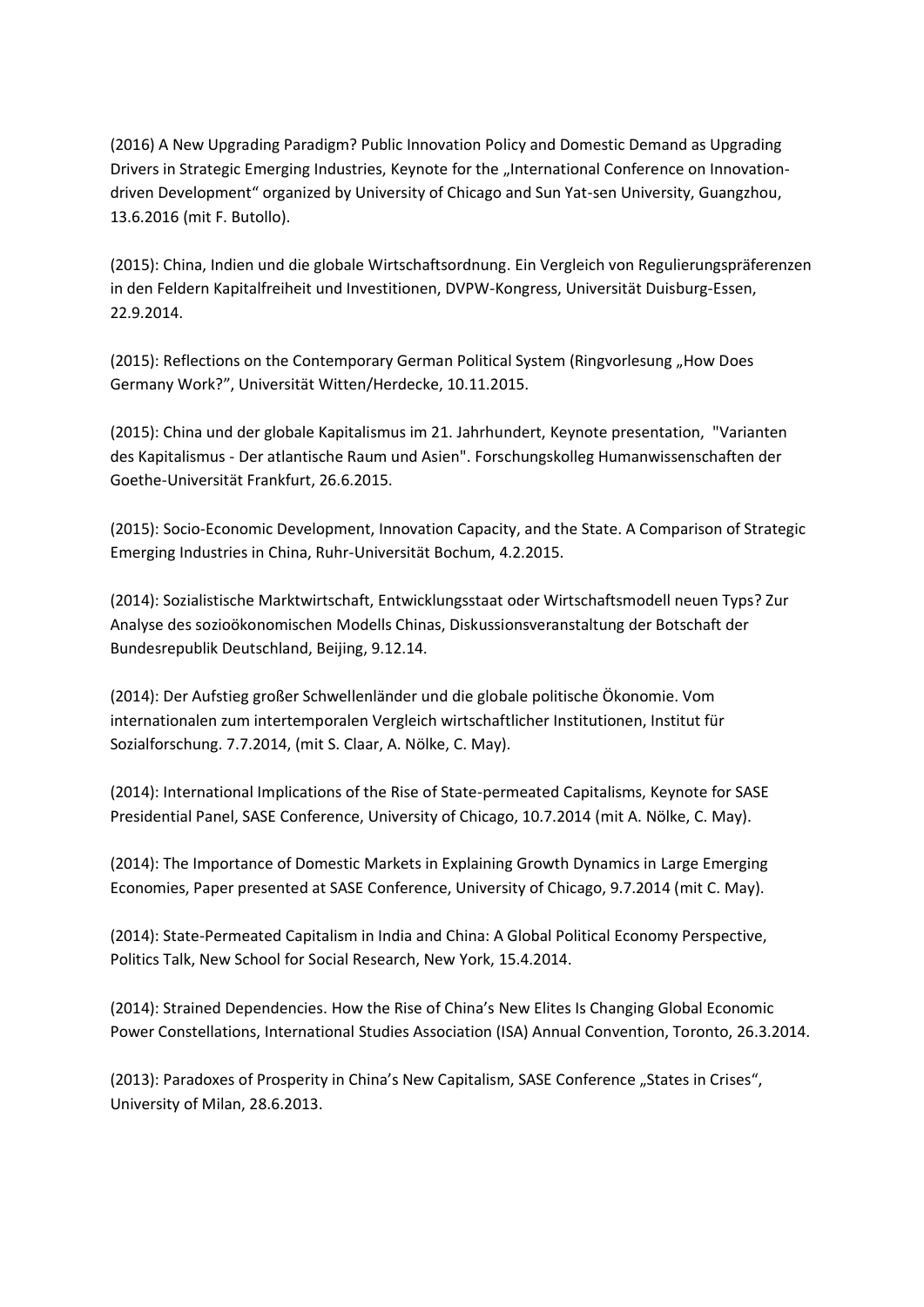(2013): The Rise of Emerging Economies: Expanding 'Varieties of Capitalism' into 'Global Political Economy', International Studies Association Convention, San Francisco, 3.4.2013 (mit C. May).

(2013): Möglichkeiten und Grenzen staatlicher Steuerungskapazitäten in nicht-liberalen Kapitalismen, 3-Länder-Tagung "Politik der Vielfalt" von DVPW, ÖGPW, SVPW, Universität Innsbruck, 20.09.2013.

(2012): The Analysis of Western Capitalist Development and the Frankfurt School, Sun Yat-Sen University, School of Government, Guangzhou, China, 6.12.2012.

(2012): Kapitalistische Entwicklung in China. Entstehungskontexte, Verlaufsformen und Paradoxien eines eigentümlichen Modernisierungsprozesses, Institutsseminar, Max-Planck-Institut für Gesellschaftsforschung, Köln, 19.4.2012.

(2012): Perspectives on Asian Capitalism, Tagung "Asian Capitalism: The Case of the Pearl River Delta" des DFG-Forschungskolleg "Postwachstumsgesellschaften", Universität Jena, 5.10.2012.

(2012): Institutionelle Determinanten des Aufstiegs großer Schwellenländer: Eine globalpolitökonomische Erweiterung der "Varieties of Capitalism" (mit A. Nölke und C. May), PVS-AutorInnenkonferenz "Entwicklungstheorie", Zentrum für Entwicklungsforschung, Bonn, 03.05.12.

(2011): The Future of Market-liberal State Capitalism, Joint Conference "70 Years of Asian Studies" by the Association for Asian Studies (AAS) and the International Convention of Asia Scholars (ICAS), University of Hawaii, Honolulu, 31.3.2011.

(2011): Patterns of Distinctive Institutional Change in Chinese Capitalism, Working Group on Institutional Change, MIT, Cambridge, 5.2.2011.

(2011): Capitalism in China: Insights from International and Comparative Political Economy, SASE Conference "Transformations of Contemporary Capitalism: Actors, Institutions, Processes", Universität Madrid, 23.06.2011.

(2010): State Capitalism in China: A Transnational Perspective, SASE Conference, Temple University, Philadelphia, 24.6.2010.

(2010): Der Aufstieg Chinas und neue Kräftekonstellationen in Ostasien, Sektionstagung "Die politische Ökonomie von Konflikten" der DVPW-Sektion Politische Ökonomie, Zürich, 11.09.2010.

(2010): The Rise of China and New Power Constellations in Asia: The End of US Hegemony?, Conference "The Emerging Powers and Global Governance", China Center for Contemporary World Politics, Beijing, 15.09.2010.

(2010): Capitalism and Socialism: Reflections on an ambivalent pair of concepts, Conference at the Center for Party Studies, Beijing, 17.09.2010.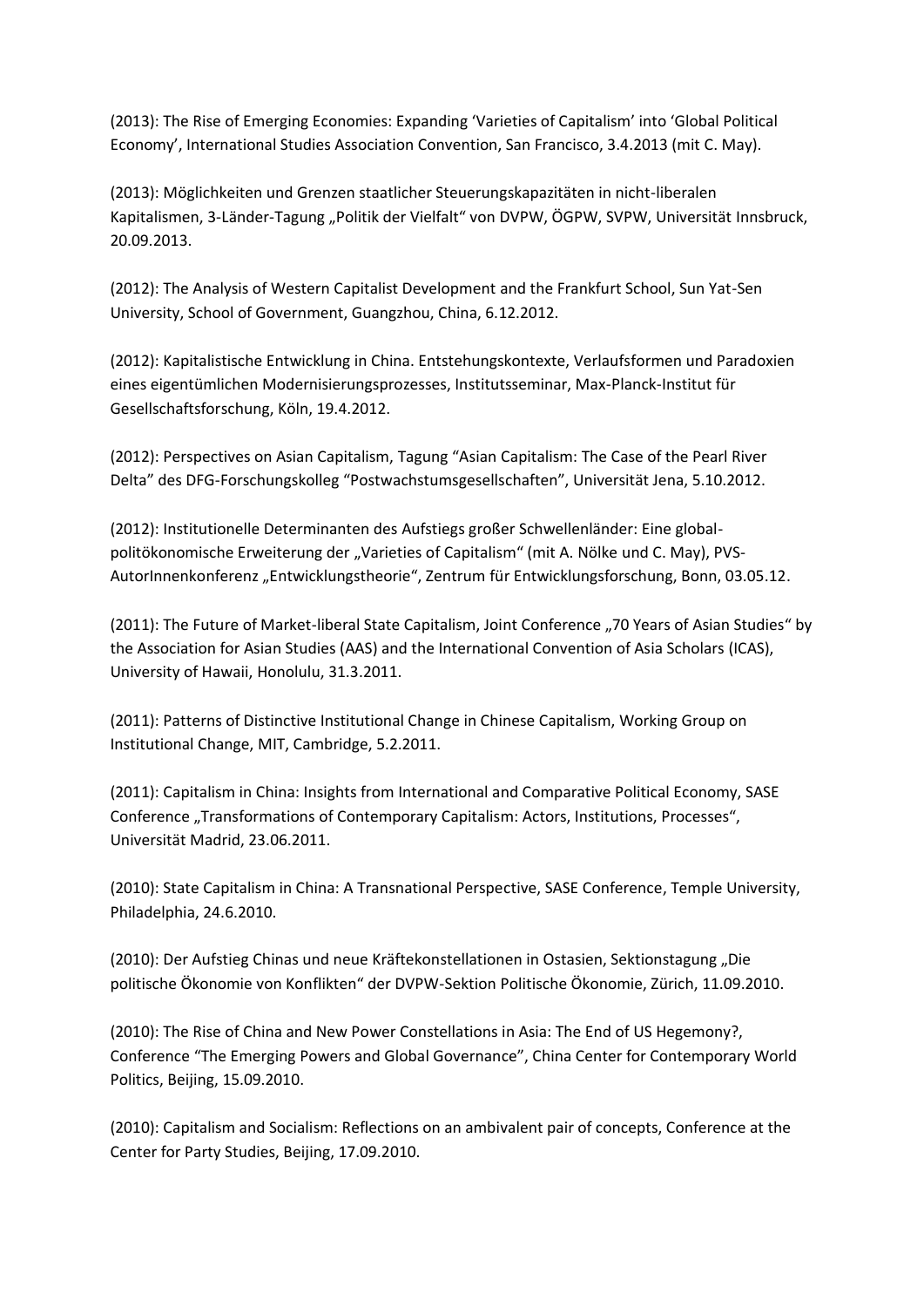(2010): Political Economy and China, Institute of East Asian Studies, DFG Research Training Group 1613 "Risk and East Asia", Universität Duisburg, 03.11.2010.

(2009): Die chinesische Spielart des Kapitalismus in transnationaler Perspektive, Öffentliche Veranstaltung des Instituts für Sozialforschung, Frankfurt, 16.03.09.

(2009): China's variety of capitalism, Paper presented at SASE Conference, Sciences Po., Paris, 16.7.2009.

(2009): Labor market and welfare policy reforms in Germany, "International Symposium on Labor Relations and Labor Rights under the Global Recession", Guangzhou, China, 08.11.09

(2008): Kapitalismus und/oder Weltrisikogesellschaft?, Vortrag und Diskussion mit Ulrich Beck, SFB 536 "Reflexive Modernisierung", München, 2.3.2008 .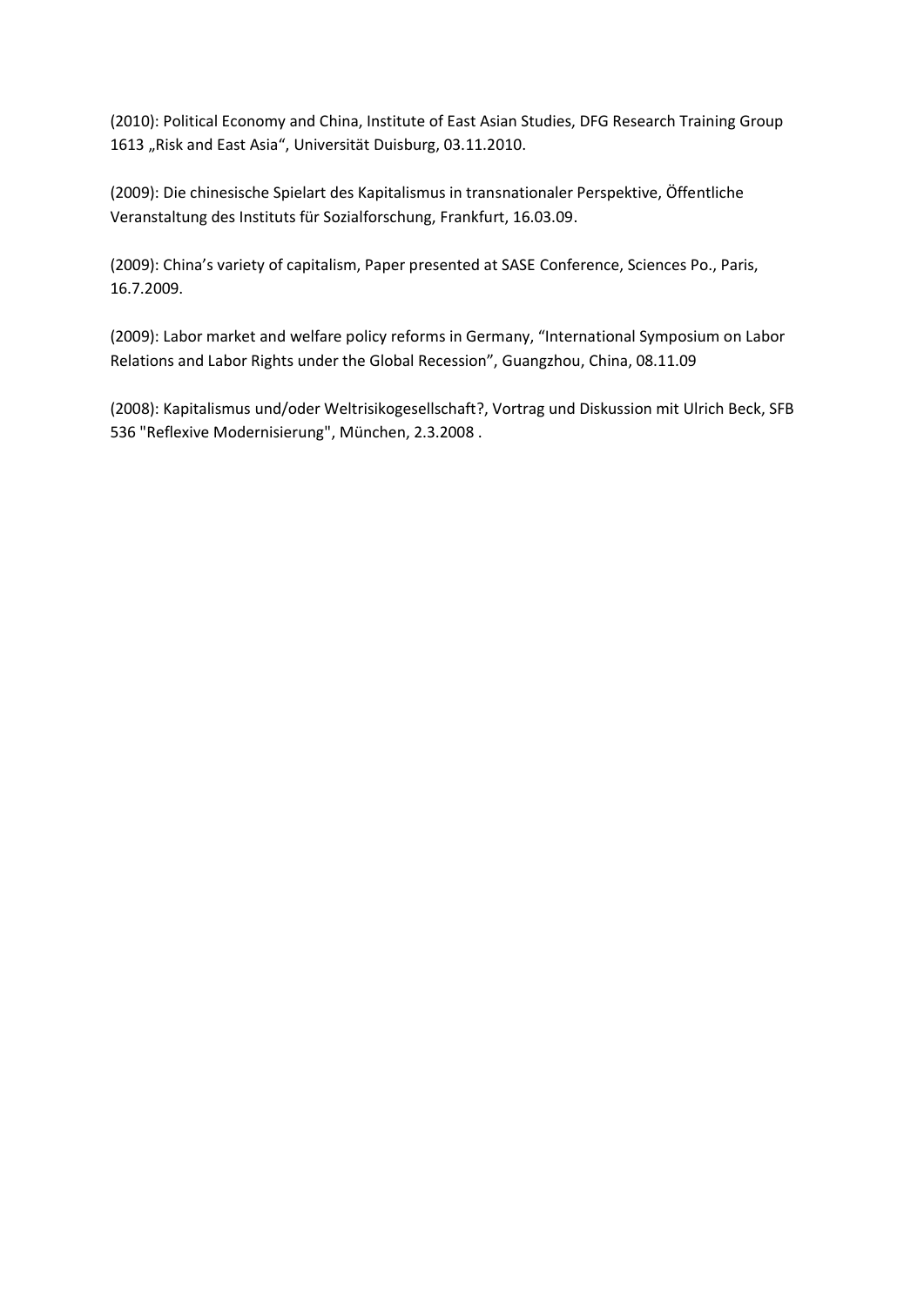# **Teaching Tobias ten Brink**

| International Political Economy and the Rise of East Asia;<br>International Political Economy; China: Politics, Economy, Society                                              |
|-------------------------------------------------------------------------------------------------------------------------------------------------------------------------------|
| Comparing Economic Systems; International Political Economy;<br>Modern Asian History; China Specialization Course<br>(englischsprachig, Durchführung einmal im Jahr)          |
| Comparing Economic Systems; International Political Economy;<br>International Relations of the 20 <sup>th</sup> Century; Modern Asian History                                 |
| <b>Comparative Analysis of Political Systems;</b><br>Fundamentals of International Relations and Global Governance;<br>Current Issues in Global Governance (englischsprachig) |
| One-of-a-kind? China and Comparative Policy Analysis;<br>Moderne Theorien des Staatensystems                                                                                  |
| Politics in China                                                                                                                                                             |
| Der Aufstieg Chinas and Indiens (mit Christian May)                                                                                                                           |
| The Political Economy of China's New Capitalism                                                                                                                               |
| Vergleichende und Internationale Politische Ökonomie (mit<br>Martin Höpner)                                                                                                   |
| Lecture Series "Western Critical Theory and China" (mit Guo<br>Zhonghua)                                                                                                      |
| Der neue Kapitalismus in China (mit Boy Lüthje)                                                                                                                               |
| Vergleichende Analyse Politischer Ökonomie - Aktuelle<br>Forschungskontroversen (mit Martin Höpner)                                                                           |
| Kapitalismus neuen Typs? Globale Produktion und soziale<br>Transformation in China (mit Boy Lüthje)                                                                           |
|                                                                                                                                                                               |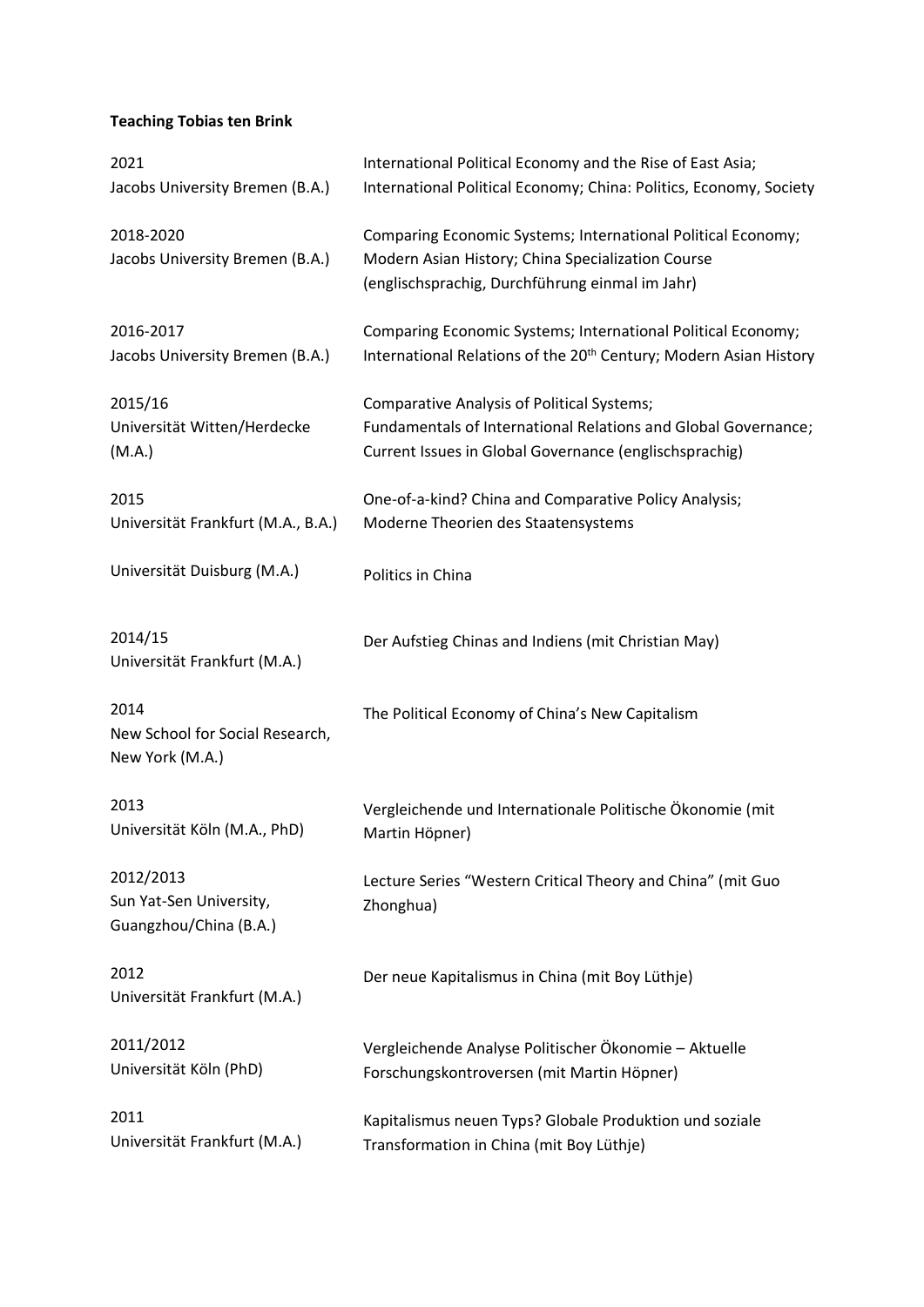| 2009<br>Universität Frankfurt (B.A.)                            | Staatenkonflikte in der internationalen politischen Ökonomie                                      |
|-----------------------------------------------------------------|---------------------------------------------------------------------------------------------------|
| 2009<br>Frankfurt University of Applied<br><b>Sciences</b>      | Globalisierung und neue Welt(un) ordnung                                                          |
| 2008/2009<br>Universität Frankfurt (B.A.)                       | Staatenkonflikte in der internationalen politischen Ökonomie                                      |
| 2007/2008<br>Universität Frankfurt (M.A.)                       | Weltwirtschaft, globale Hegemonie und die Rolle Chinas und<br>Ostasiens (mit Boy Lüthje)          |
| 2005-2009<br>Frankfurt University of Applied<br><b>Sciences</b> | Globalisierung und neue Weltordnung (jedes Semester, mit<br>variierenden Themen und Lehrmethoden) |

## **Exceptional Teaching Achievements**

| 2016 | Josef Esser prize of the department of Social Sciences at       |
|------|-----------------------------------------------------------------|
|      | Goethe University Frankfurt for the best thesis in political    |
|      | science (Co-Supervisor). Prizewinner: Michael Schedelik         |
| 2014 | Josef Esser prize, Goethe University Frankfurt for the best     |
|      | thesis in political science (Co-Supervisor). Prizewinner: Hauke |
|      | Feil                                                            |